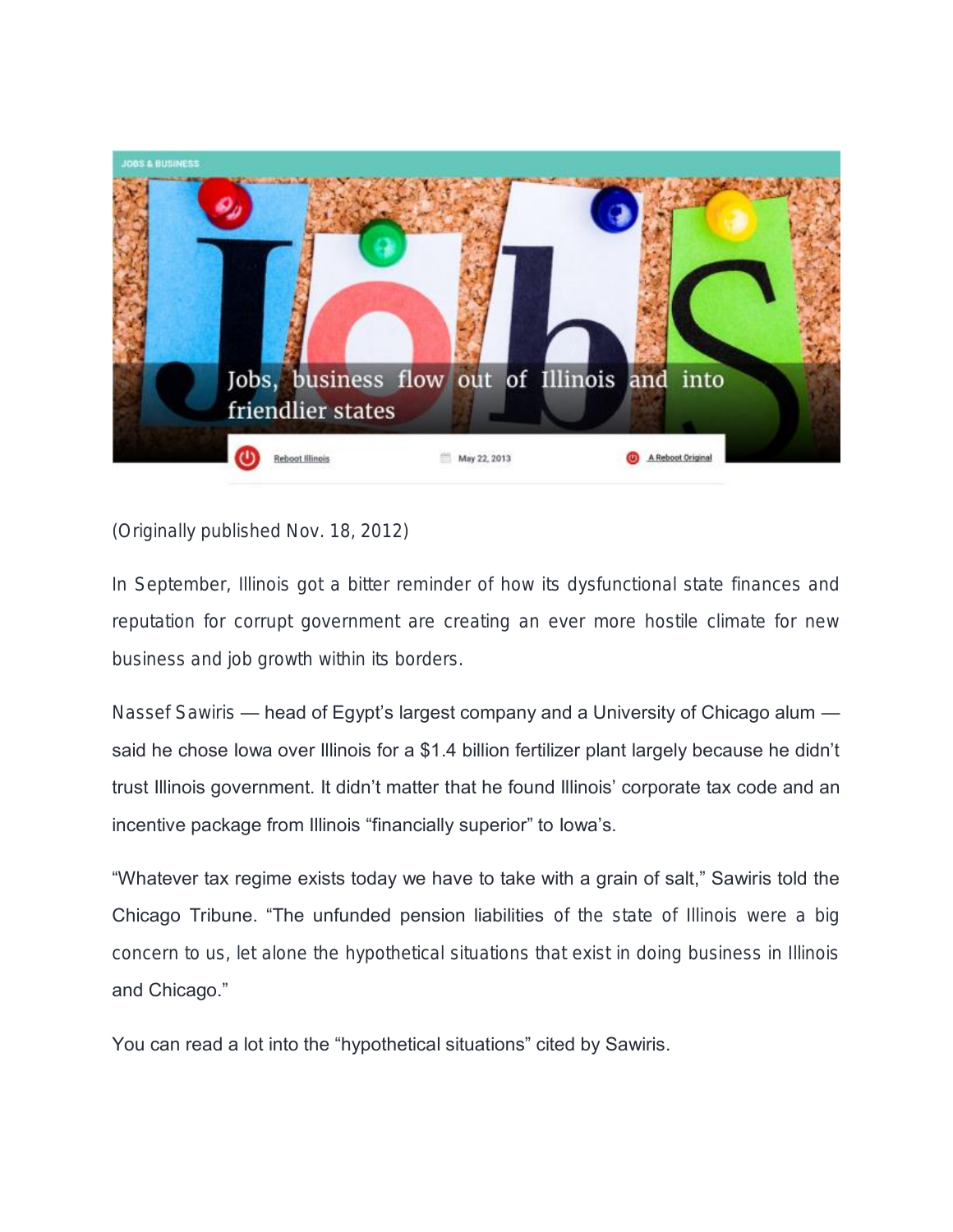There's the hypothetical situation the FBI recorded involving our immediate past governor plotting to squeeze a \$100,000 campaign donation to secure his signature on legislation favorable to the would-be donor.

Or perhaps Sawiris is referring to a workers' compensation system weighted so heavily in favor of plaintiffs that Illinois businesses pay one of the highest workers' comp insurance rates of any state. Hypothetically, a state that places a minimal burden on an injured employee to demonstrate that the injury actually happened at work could cause big problems for a company with hundreds of employees, as Sawiris' new Iowa plant will have.

Or maybe Sawiris is all too aware that in Illinois, corporate tax policy often is made on a deal-by-deal basis. We saw such deals recently as the state bargained with Sears and CME to keep thousands of jobs in Illinois. Bloomberg News columnist Amity Shlaes criticized this deal culture at a Chicago symposium in September.

"The cost of dealmaking compounds when it gets carried over into tax policy, as it has in state and (Chicago) city policy," she wrote in an accompanying op-ed in the Chicago Tribune.

Sawiris' reservations resonated because of the size of Illinois' missed opportunity. But he voiced concerns that face thousands of Illinois business owners every day. Concerns about the state's financial future have caused countless businesses to put off expansion plans. Those who do business with the state often wait months for payment for their services, caught in the state's backlog of nearly 200,000 unpaid bills.

Industry relies heavily on infrastructure, and Illinois' declining credit rating will make it more difficult to address its road, bridge and sewer needs.